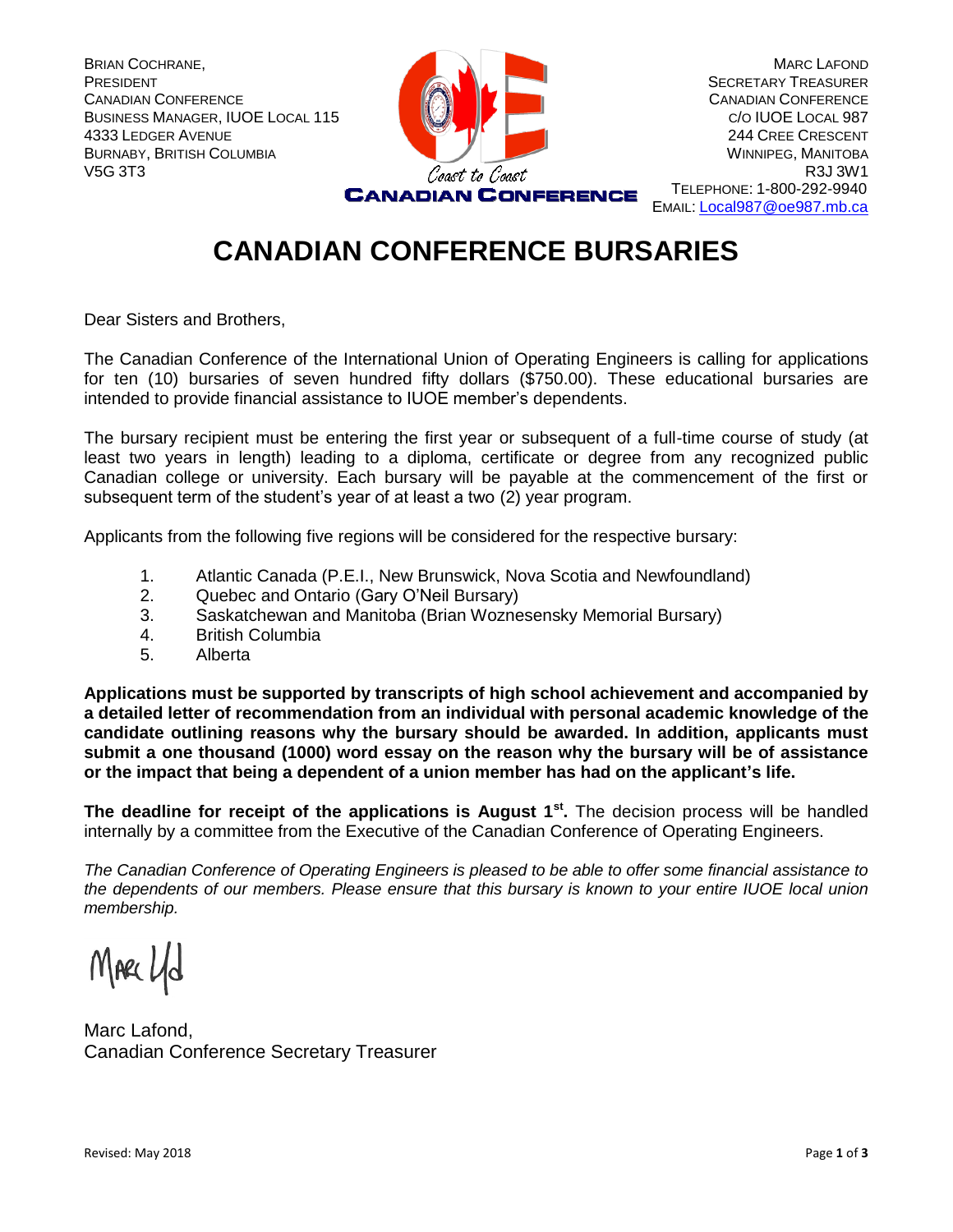

EMAIL: [Local987@oe987.mb.ca](mailto:Local987@oe987.mb.ca)

## **BURSARY APPLICATION FORM**

# **PART 1 – THE STUDENT**

| <b>NAME</b>                                                                 | <b>DATE OF BIRTH (MM/DD)</b> | YEAR (YYYY)     |                              |
|-----------------------------------------------------------------------------|------------------------------|-----------------|------------------------------|
|                                                                             |                              |                 |                              |
| <b>RESIDENCE</b>                                                            | <b>CITY</b>                  | <b>PROVINCE</b> | <b>POSTAL</b><br><b>CODE</b> |
|                                                                             |                              |                 |                              |
|                                                                             |                              |                 |                              |
| <b>TELEPHONE</b>                                                            | <b>EMAIL</b>                 |                 |                              |
| <b>POST-SECONDARY COURSE</b><br>AND INSTITUTION YOU ARE<br><b>ATTENDING</b> |                              |                 |                              |

#### **I hereby declare that ALL the information provided in this application form is complete and correct.**

**DATE SIGNATURE**

### **Important documents to be included with your application form:**

- 1. Attach *high school transcripts* or other evidence of potential ability to succeed in a post-secondary program.
- 2. Attach *letter of recommendation* from an individual with personal academic knowledge of the person making this application and why a bursary should be awarded.
- 3. Attach *statement of interests and goals*.
- 4. Attach *an essay* of not more than 1000 words on the subject of either *A.* or *B.*:
	- *A. "Reasons why this bursary will help me."*
	- *B. "The impact of being a dependent of a union member in my life."*

#### **All information contained in this application will be kept strictly confidential.**